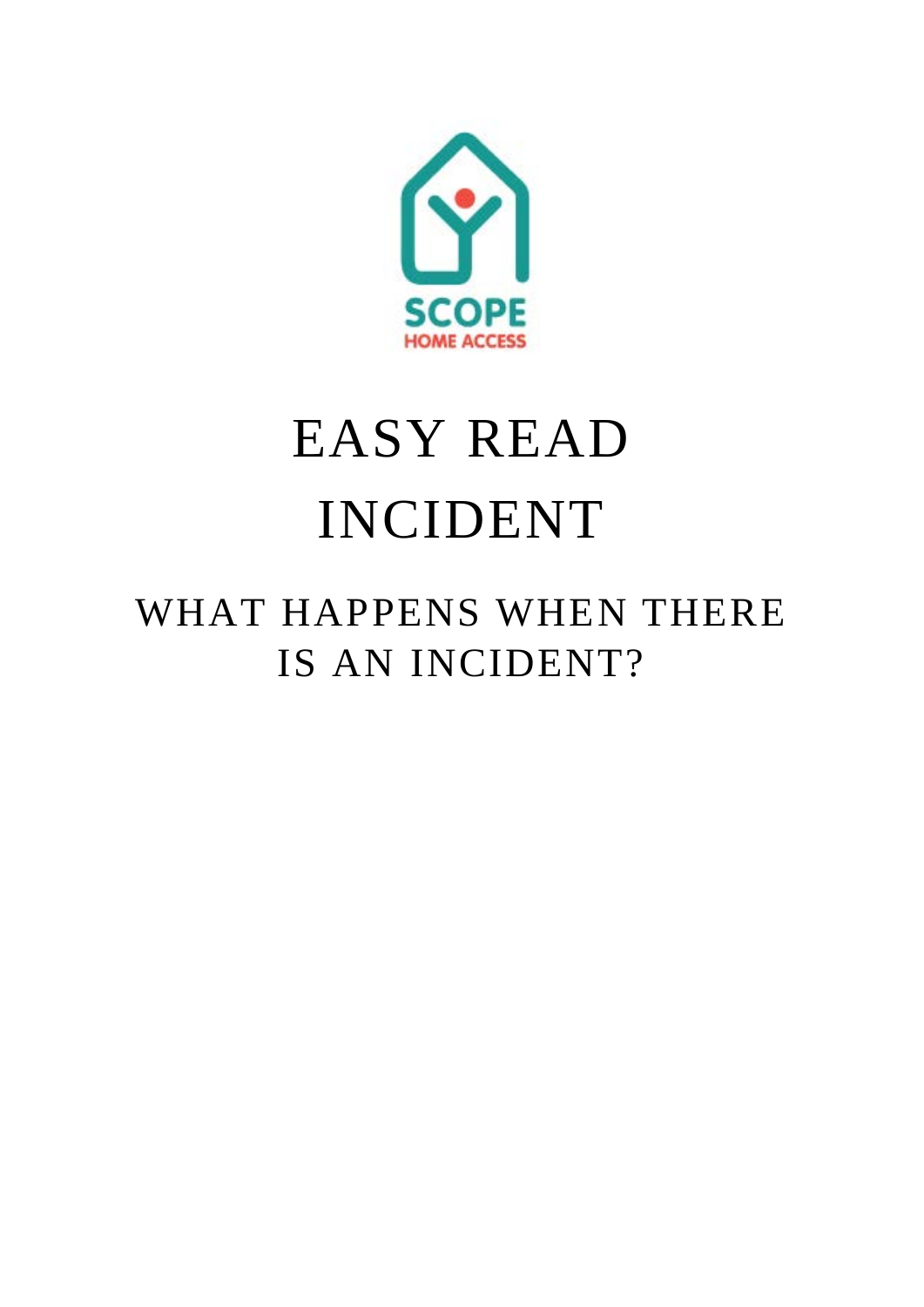

This document is about what happens if there is an **incident**.

## What is an **Incident?**



- Any time a provider caused you **harm**.
- Any time a provider could have caused you **harm**.
- When you **hurt** someone else.
- When someone feels that you are going to **hurt** them.
- A reportable incident (death, serious injury, abuse, neglect, sexual misconduct, restrictive practices)

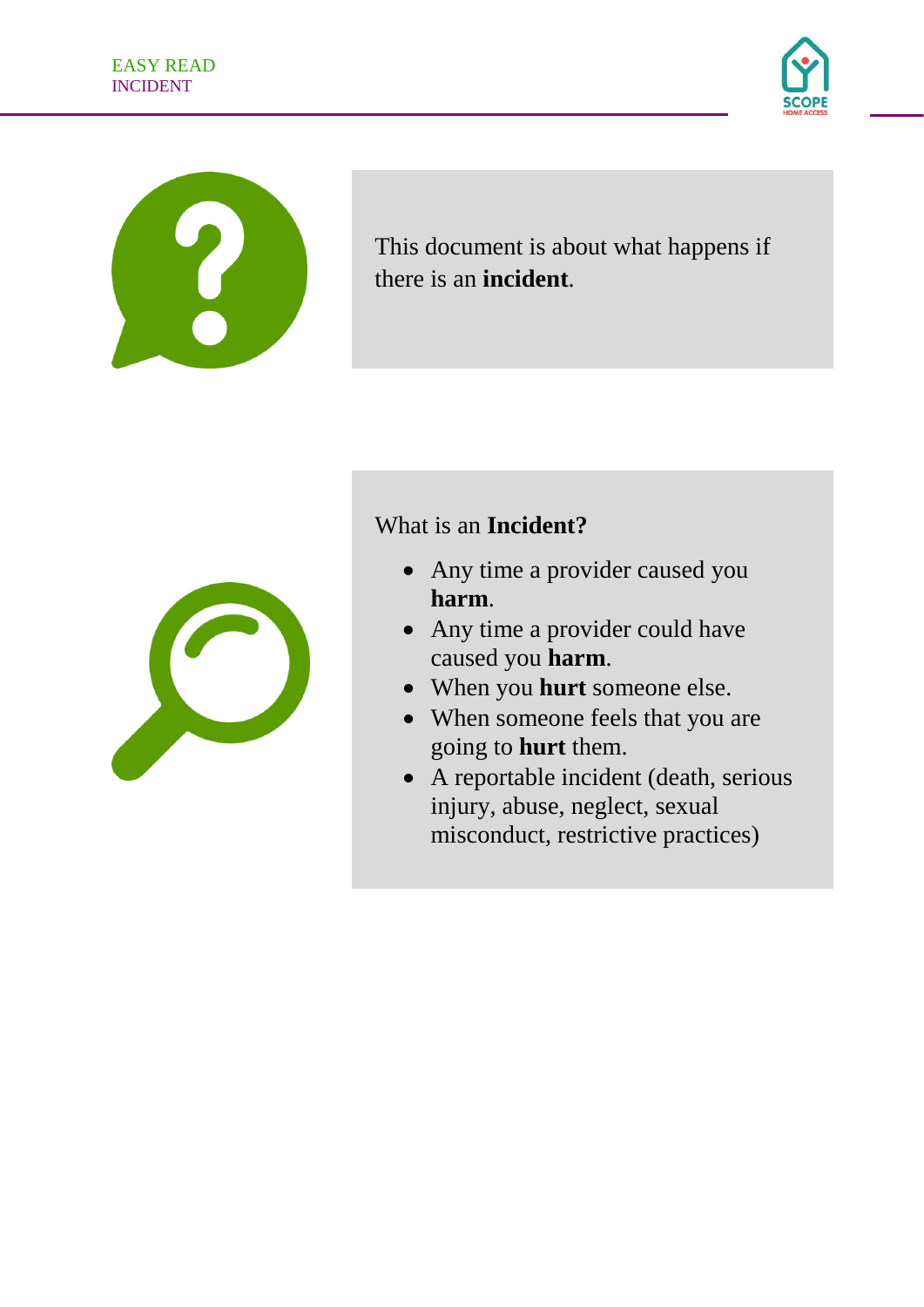

We **record** what is said and done during the incident including:

- Description of what happened,
- Who saw the incident,
- When you told the worker,
- Management is told what happened.



You are important to us, so we:

- Provide **support** and assistance
- Make sure you are **safe**
- Look after your health and **wellbeing**



We will listen and talk to you or your advocate about what happened and how to fix it.

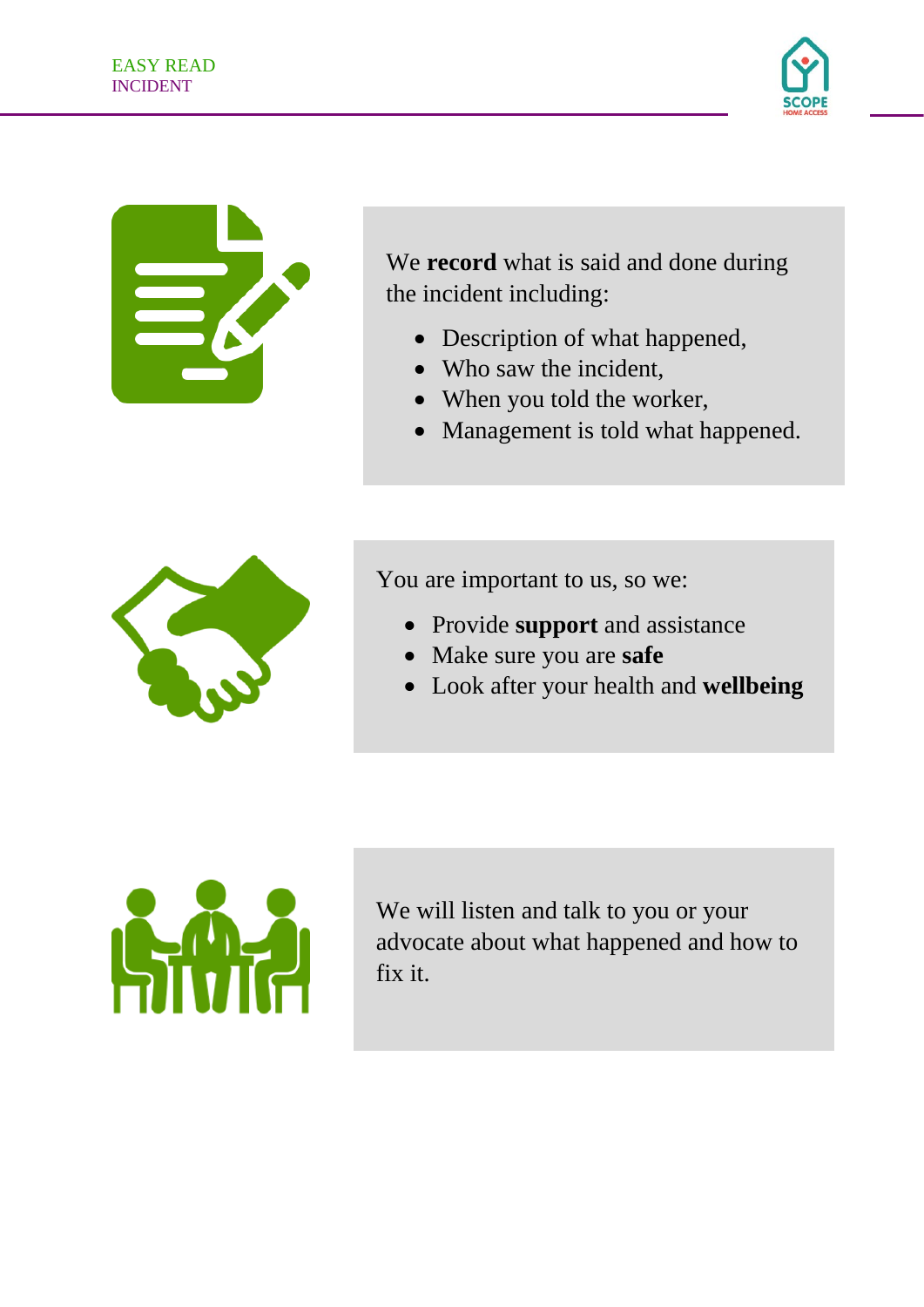

You should know what is happening so we will:

- Ask you for feedback
- Talk to you about what happened
- Consult with you or your advocate through the process.
- Your ideas about any changes that would help in the future



If we make changes to correct what happened, we will

- change our practices
- change our policies and procedures
- train our staff



There are times that we must tell NDIS Commission if there is an incident.